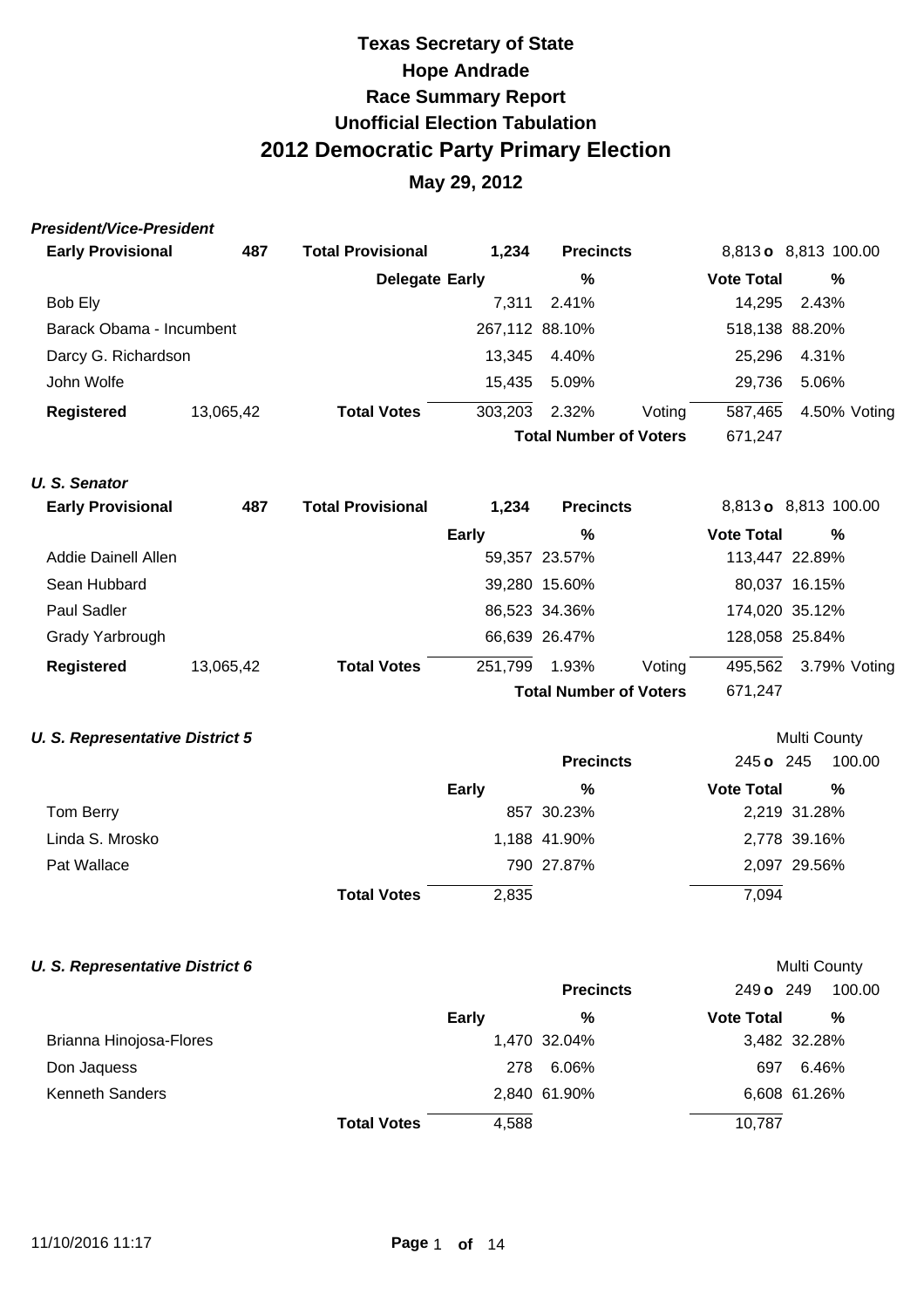## **May 29, 2012**

Single County

Multi County

Multi County

Multi County

### **U. S. Representative District 7**

|                        |                    |       | <b>Precincts</b> | $165$ o           | 165<br>100.00 |
|------------------------|--------------------|-------|------------------|-------------------|---------------|
|                        | <b>Early</b>       |       | %                | <b>Vote Total</b> | %             |
| <b>Phillip Andrews</b> |                    |       | 823 25.97%       |                   | 1,835 26.18%  |
| James Cargas           |                    |       | 1,105 34.87%     |                   | 2,366 33.75%  |
| Lissa Squiers          |                    |       | 1,241 39.16%     |                   | 2,809 40.07%  |
|                        | <b>Total Votes</b> | 3,169 |                  | 7,010             |               |

### **U. S. Representative District 10**

|                        |                    |       | <b>Precincts</b> | 236 o 236         | 100.00       |
|------------------------|--------------------|-------|------------------|-------------------|--------------|
|                        |                    | Early | %                | <b>Vote Total</b> | %            |
| Tawana W. Cadien       |                    |       | 3,193 56.99%     |                   | 8,041 56.64% |
| William E. Miller, Jr. |                    |       | 2,410 43.01%     |                   | 6,155 43.36% |
|                        | <b>Total Votes</b> | 5,603 |                  | 14,196            |              |

### **U. S. Representative District 14**

|              |                              | <b>Precincts</b> | 286 o 286<br>100.00    |  |
|--------------|------------------------------|------------------|------------------------|--|
|              | Early                        | %                | %<br><b>Vote Total</b> |  |
| Linda Dailey |                              | 1,995 14.85%     | 3,719 16.76%           |  |
| Nick Lampson |                              | 11,441 85.15%    | 18,470 83.24%          |  |
|              | 13,436<br><b>Total Votes</b> |                  | 22,189                 |  |

### **U. S. Representative District 15**

|                            |                    |        | <b>Precincts</b> | 297 o 297         | 100.00        |
|----------------------------|--------------------|--------|------------------|-------------------|---------------|
|                            |                    | Early  | %                | <b>Vote Total</b> | %             |
| David Cantu                |                    |        | 3,482 12.21%     |                   | 5,005 12.03%  |
| Jane Cross                 |                    |        | 2,881 10.10%     |                   | 4,208 10.12%  |
| Rubén Hinojosa - Incumbent |                    |        | 20,203 70.85%    |                   | 29,388 70.64% |
| Johnny "JP" Partain        |                    |        | 412 1.44%        | 687               | 1.65%         |
| Ruben Ramon Ramirez        |                    | 1,538  | 5.39%            | 2.312             | 5.56%         |
|                            | <b>Total Votes</b> | 28,516 |                  | 41,600            |               |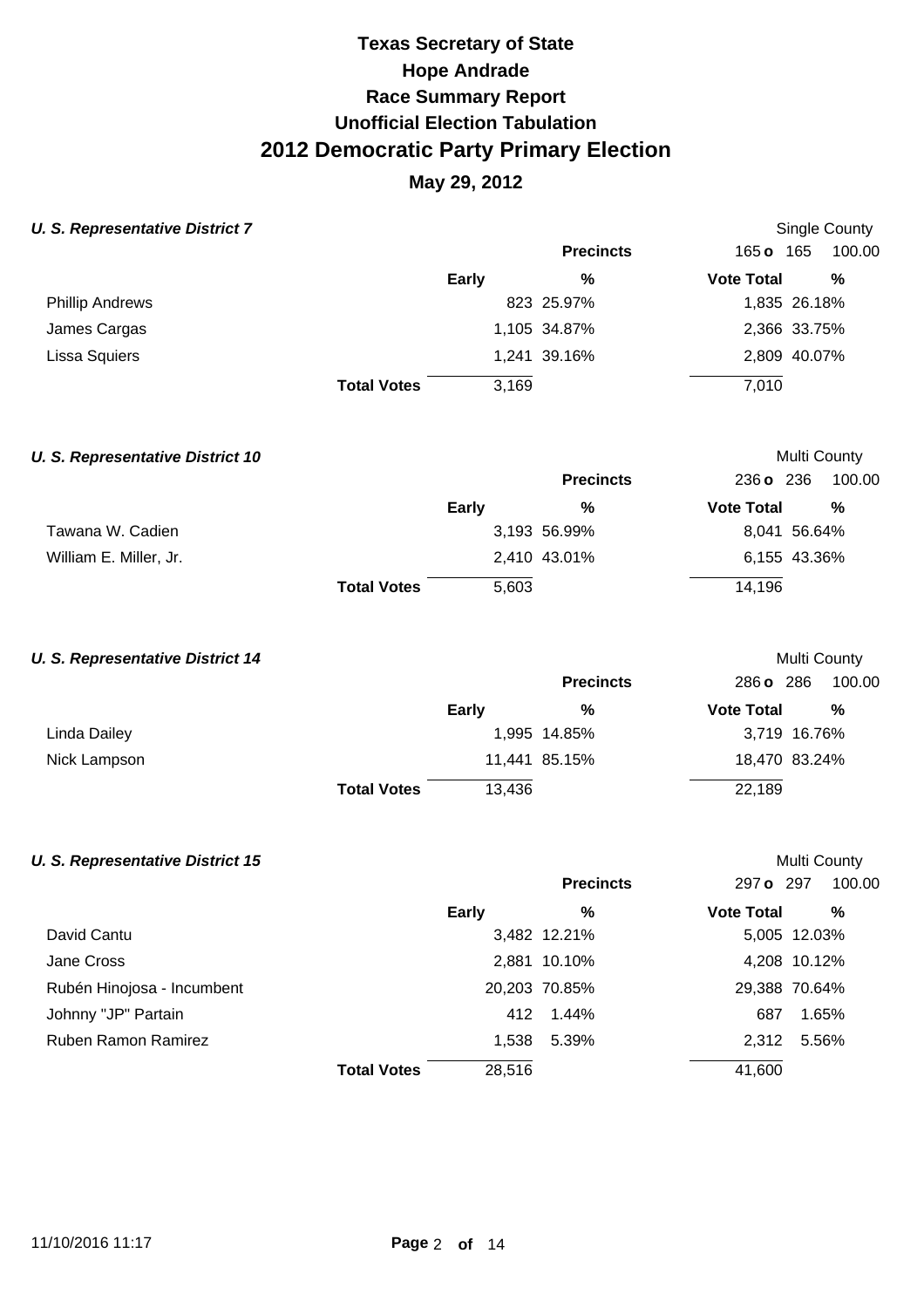## **May 29, 2012**

### **U. S. Representative District 16 Single County County Single County Single County**

|                    |        | <b>Precincts</b> | 173 o 173                             | 100.00        |
|--------------------|--------|------------------|---------------------------------------|---------------|
|                    | Early  | %                | <b>Vote Total</b>                     | %             |
|                    | 237    | 0.96%            | 417                                   | 0.91%         |
|                    |        | 1.39%            | 701                                   | 1.52%         |
|                    |        |                  |                                       | 23,248 50.47% |
|                    |        |                  |                                       | 20,427 44.35% |
|                    | 737    | 2.99%            | 1.270                                 | 2.76%         |
| <b>Total Votes</b> | 24,619 |                  | 46,063                                |               |
|                    |        |                  | 343<br>12,639 51.34%<br>10,663 43.31% |               |

#### **U. S. Representative District 21 Multi County Multi County Multi County**

|                  |                    |              | <b>Precincts</b> | 274 <b>o</b> 274  | 100.00       |
|------------------|--------------------|--------------|------------------|-------------------|--------------|
|                  |                    | <b>Early</b> | %                | <b>Vote Total</b> | %            |
| Daniel Boone     |                    |              | 3,012 40.24%     |                   | 6,068 38.93% |
| Candace E. Duval |                    |              | 4.474 59.76%     |                   | 9,518 61.07% |
|                  | <b>Total Votes</b> | 7.486        |                  | 15,586            |              |

#### **U. S. Representative District 22 Multi County Multi County Multi County**

|              |                    |       | <b>Precincts</b> | 162 <b>o</b>      | 162<br>100.00 |
|--------------|--------------------|-------|------------------|-------------------|---------------|
|              | Early              |       | %                | <b>Vote Total</b> | %             |
| KP George    |                    |       | 1,771 55.40%     |                   | 3,553 49.27%  |
| Kesha Rogers |                    |       | 1,426 44.60%     |                   | 3,659 50.73%  |
|              | <b>Total Votes</b> | 3.197 |                  | 7,212             |               |

### **U. S. Representative District 23 Multi County Multi County Multi County**

|                    |                    |        | <b>Precincts</b> | $316$ o $316$     | 100.00        |
|--------------------|--------------------|--------|------------------|-------------------|---------------|
|                    |                    | Early  | %                | <b>Vote Total</b> | %             |
| John M. Bustamante |                    |        | 2,658 11.72%     |                   | 5,262 13.25%  |
| Pete P. Gallego    |                    |        | 9,177 40.47%     |                   | 16,213 40.83% |
| Ciro D. Rodriguez  |                    |        | 10,839 47.80%    |                   | 18,236 45.92% |
|                    | <b>Total Votes</b> | 22.674 |                  | 39,711            |               |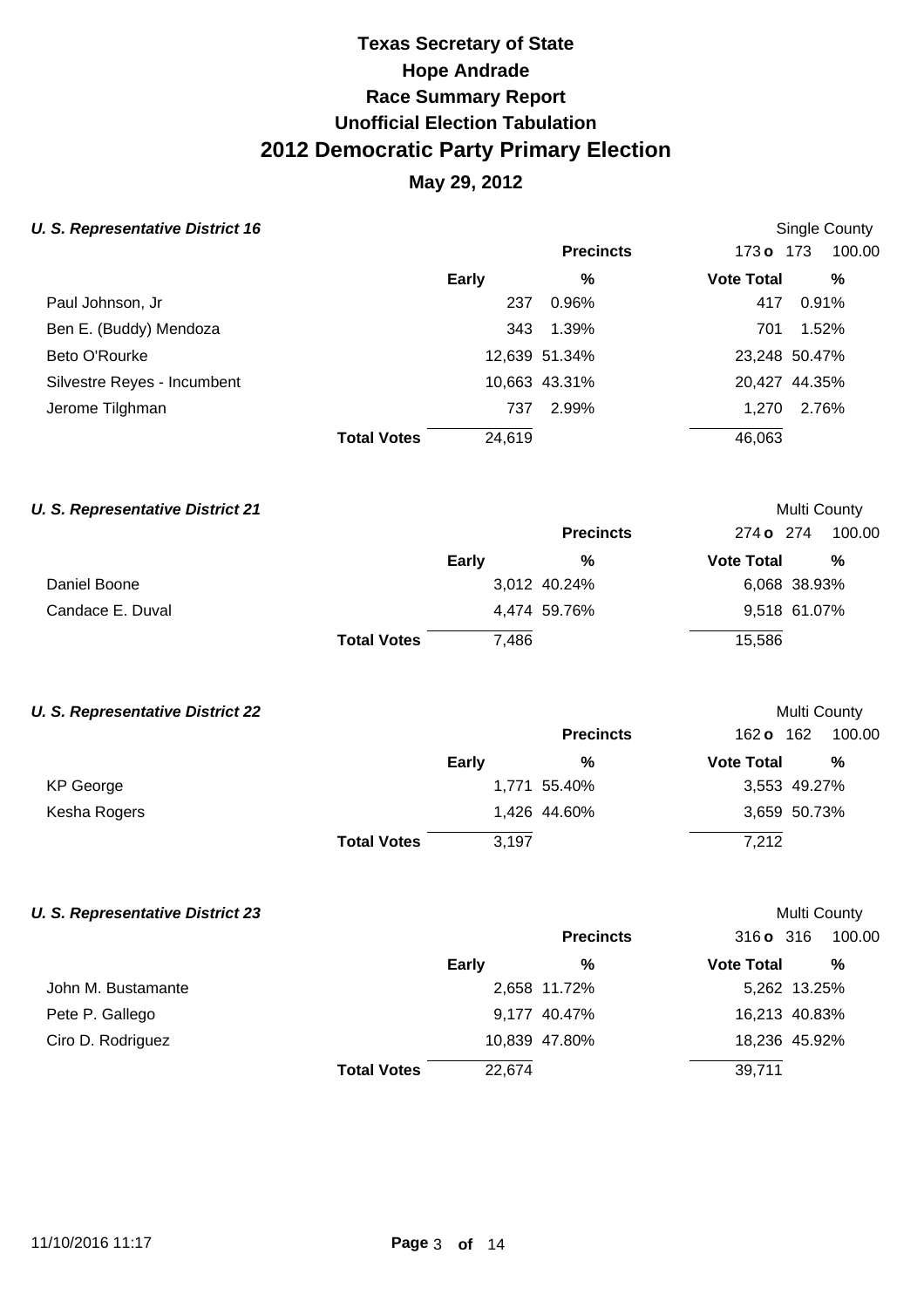## **May 29, 2012**

### **U. S. Representative District 27 Multi County Accounty Accounty Accounty Accounty Accounty Accounty Accounty** Multi County

|                     |                    |              | <b>Precincts</b> | 324 o 324         | 100.00       |
|---------------------|--------------------|--------------|------------------|-------------------|--------------|
|                     |                    | <b>Early</b> | %                | <b>Vote Total</b> | %            |
| Rose Meza Harrison  |                    |              | 2,696 29.22%     |                   | 6,493 32.31% |
| Murphy Alade Junaid |                    |              | 194 2.10%        |                   | 411 2.05%    |
| Ronnie C. McDonald  |                    |              | 2,587 28.03%     |                   | 5,184 25.80% |
| Jerry J. Trevino    |                    |              | 3,751 40.65%     |                   | 8,008 39.85% |
|                     | <b>Total Votes</b> | 9,228        |                  | 20,096            |              |

#### **U. S. Representative District 30 Single County County Single County Single County**

|                                   |                    |        | <b>Precincts</b> | 249 o 249         | 100.00        |
|-----------------------------------|--------------------|--------|------------------|-------------------|---------------|
|                                   | <b>Early</b>       |        | %                | <b>Vote Total</b> | %             |
| Barbara Mallory Caraway           |                    |        | 2,707 17.66%     |                   | 5,994 18.00%  |
| Taj Clayton                       |                    |        | 1,779 11.61%     |                   | 3,978 11.94%  |
| Eddie Bernice Johnson - Incumbent |                    |        | 10,842 70.73%    |                   | 23,333 70.06% |
|                                   | <b>Total Votes</b> | 15,328 |                  | 33,305            |               |

#### **U. S. Representative District 32 Multi County Multi County Multi County**

|                           |                    |       | <b>Precincts</b> | 209 o 209         | 100.00       |
|---------------------------|--------------------|-------|------------------|-------------------|--------------|
|                           |                    | Early | %                | <b>Vote Total</b> | %            |
| <b>Walter Hofheinz</b>    |                    |       | 562 15.94%       |                   | 1,370 15.81% |
| Katherine Savers McGovern |                    |       | 2,963 84.06%     |                   | 7,297 84.19% |
|                           | <b>Total Votes</b> | 3,525 |                  | 8,667             |              |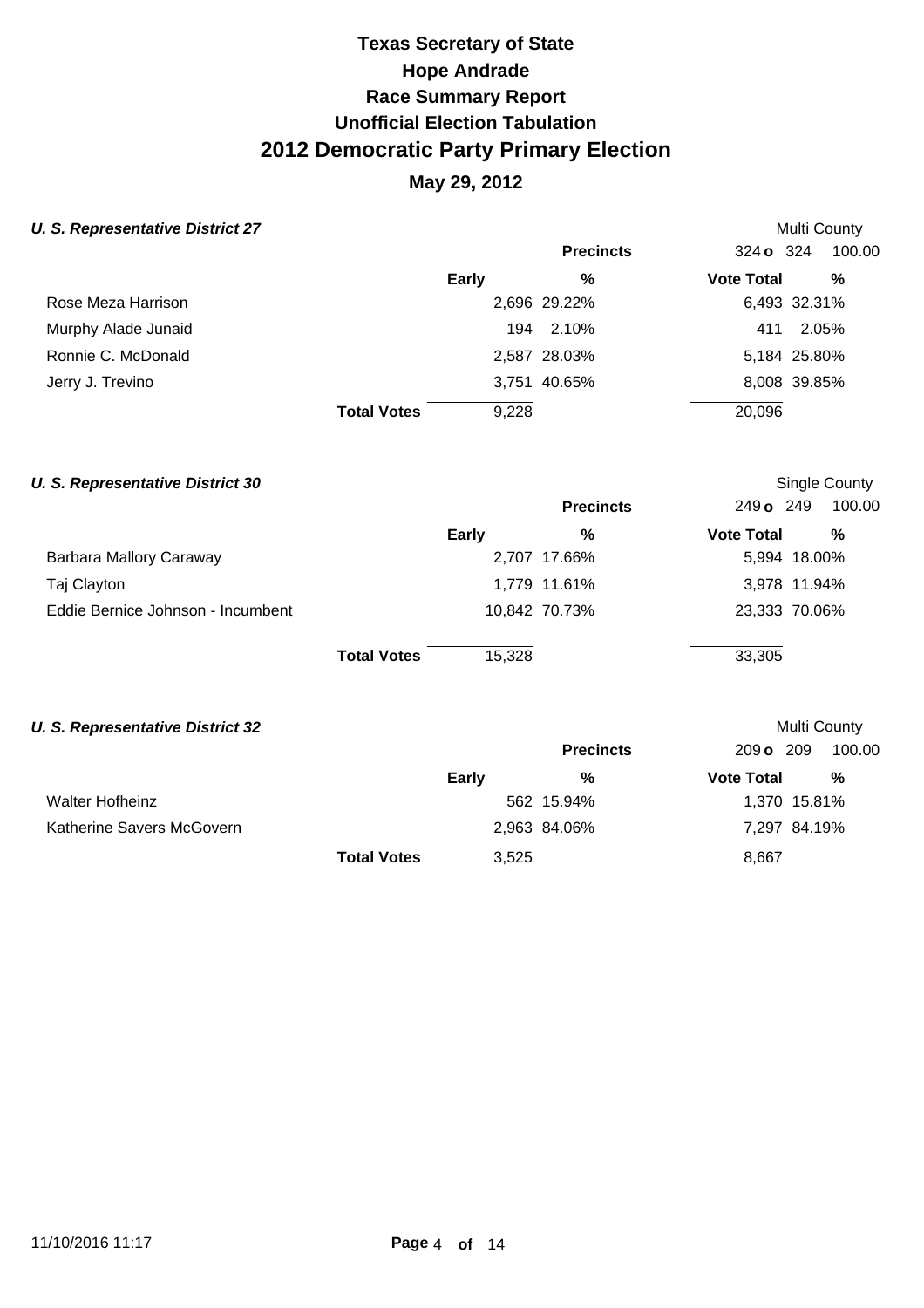### **May 29, 2012**

#### **U. S. Representative District 33 Multi County Accounty Accounty Accounty Multi County Accounty Multi County**

|                      |                    |       | <b>Precincts</b> | 261 <b>o</b> 261  | 100.00       |
|----------------------|--------------------|-------|------------------|-------------------|--------------|
|                      |                    | Early | %                | <b>Vote Total</b> | %            |
| David Alameel        |                    | 867   | 8.87%            |                   | 2,064 10.94% |
| Chrysta Castaneda    |                    | 201   | 2.06%            | 395               | 2.09%        |
| Domingo Garcia       |                    |       | 2,427 24.82%     |                   | 4,714 24.99% |
| Kathleen Hicks       |                    |       | 1,340 13.70%     |                   | 2,368 12.56% |
| J. R. Molina         |                    | 110   | 1.12%            | 188               | 1.00%        |
| Carlos Quintanilla   |                    | 161   | 1.65%            | 286               | 1.52%        |
| Jason E. Roberts     |                    | 127   | 1.30%            | 342               | 1.81%        |
| <b>Steve Salazar</b> |                    | 240   | 2.45%            | 482               | 2.56%        |
| Kyev P. Tatum, Sr.   |                    | 96    | 0.98%            | 201               | 1.07%        |
| Manuel Valdez        |                    | 376   | 3.84%            | 883               | 4.68%        |
| Marc Veasey          |                    |       | 3,834 39.21%     |                   | 6,938 36.78% |
|                      | <b>Total Votes</b> | 9,779 |                  | 18,861            |              |

### **U. S. Representative District 34 Multi County Multi County Multi County**

## **Precincts** 244 **o** 244 100.00 **Early % Vote Total %**  Elmo M. Aycock 483 1.88% 935 2.08% Denise Saenz Blanchard 2,994 11.66% 5,805 12.89% Ramiro Garza Jr. 3,453 13.45% 5,572 12.37% Juan Angel Guerra 1,214 4.73% 2,196 4.88% Salomon Torres 2,488 9.69% 4,741 10.53% Anthony P. Troiani 2,153 8.39% 3,637 8.08% Filemon Vela **10,389 40.47%** 18,223 40.47% Armando Villalobos 2,499 9.73% 3,924 8.71% **Total Votes** 25,673 45,033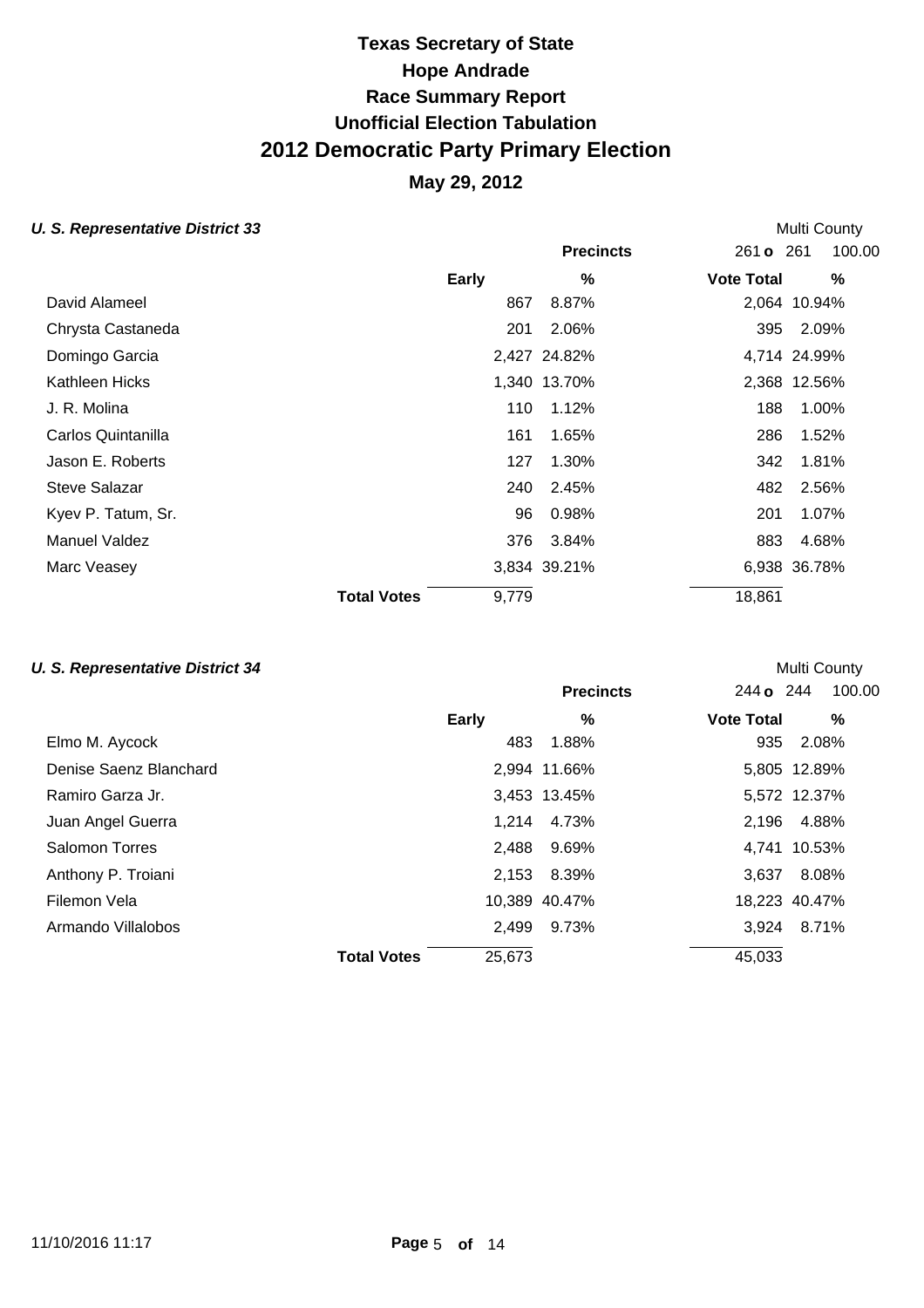|  |  | <b>U. S. Representative District 35</b> |  |
|--|--|-----------------------------------------|--|
|--|--|-----------------------------------------|--|

| <b>U. S. Representative District 35</b>           |           |                              |              |                               |        |                   | Multi County         |  |
|---------------------------------------------------|-----------|------------------------------|--------------|-------------------------------|--------|-------------------|----------------------|--|
|                                                   |           |                              |              | <b>Precincts</b>              |        | 235 o 235         | 100.00               |  |
|                                                   |           |                              | <b>Early</b> | %                             |        | <b>Vote Total</b> | $\%$                 |  |
| Maria Luisa Alvarado                              |           |                              | 590          | 5.76%                         |        | 1,105             | 5.56%                |  |
| Lloyd Doggett - Incumbent                         |           |                              |              | 7,286 71.18%                  |        |                   | 14,540 73.22%        |  |
| Sylvia Romo                                       |           |                              |              | 2,360 23.06%                  |        |                   | 4,212 21.21%         |  |
|                                                   |           | <b>Total Votes</b>           | 10,236       |                               |        | 19,857            |                      |  |
| <b>Railroad Commissioner</b>                      |           |                              |              |                               |        |                   |                      |  |
| <b>Early Provisional</b>                          | 487       | <b>Total Provisional</b>     | 1,234        | <b>Precincts</b>              |        |                   | 8,813 o 8,813 100.00 |  |
|                                                   |           |                              | <b>Early</b> | %                             |        | <b>Vote Total</b> | $\%$                 |  |
| Dale Henry                                        |           |                              | 224,104      | 100.00                        |        | 445,039           | 100.00               |  |
| <b>Registered</b>                                 | 13,065,42 | <b>Total Votes</b>           | 224,104      | 1.72%                         | Voting | 445,039           | 3.41% Voting         |  |
|                                                   |           |                              |              | <b>Total Number of Voters</b> |        | 671,247           |                      |  |
| Justice, Supreme Court, Place 6                   |           |                              |              |                               |        |                   |                      |  |
| <b>Early Provisional</b>                          | 487       | <b>Total Provisional</b>     | 1,234        | <b>Precincts</b>              |        |                   | 8,813 o 8,813 100.00 |  |
|                                                   |           |                              | <b>Early</b> | %                             |        | <b>Vote Total</b> | %                    |  |
| <b>Michele Petty</b>                              |           |                              | 220,065      | 100.00                        |        | 437,561           | 100.00               |  |
| <b>Registered</b>                                 | 13,065,42 | <b>Total Votes</b>           | 220,065      | 1.68%                         | Voting | 437,561           | 3.35% Voting         |  |
|                                                   |           |                              |              | <b>Total Number of Voters</b> |        | 671,247           |                      |  |
| <b>Presiding Judge, Court of Criminal Appeals</b> |           |                              |              |                               |        |                   |                      |  |
| Early Provisional <b>Example</b>                  |           | <b>ARZ</b> Total Provisional | 1 ጋ34        | Pracincts                     |        |                   | 88130 8813 100 00    |  |

| <b>Early Provisional</b> | 487       | <b>Total Provisional</b> | 1.234   | <b>Precincts</b>              |        |                   | 8,813 o 8,813 100.00 |
|--------------------------|-----------|--------------------------|---------|-------------------------------|--------|-------------------|----------------------|
|                          |           |                          | Earlv   | %                             |        | <b>Vote Total</b> | %                    |
| Keith Hampton            |           |                          | 215.801 | 100.00                        |        | 430.005           | 100.00               |
| Registered               | 13,065,42 | <b>Total Votes</b>       | 215.801 | 1.65%                         | Voting | 430.005           | 3.29% Voting         |
|                          |           |                          |         | <b>Total Number of Voters</b> |        | 671.247           |                      |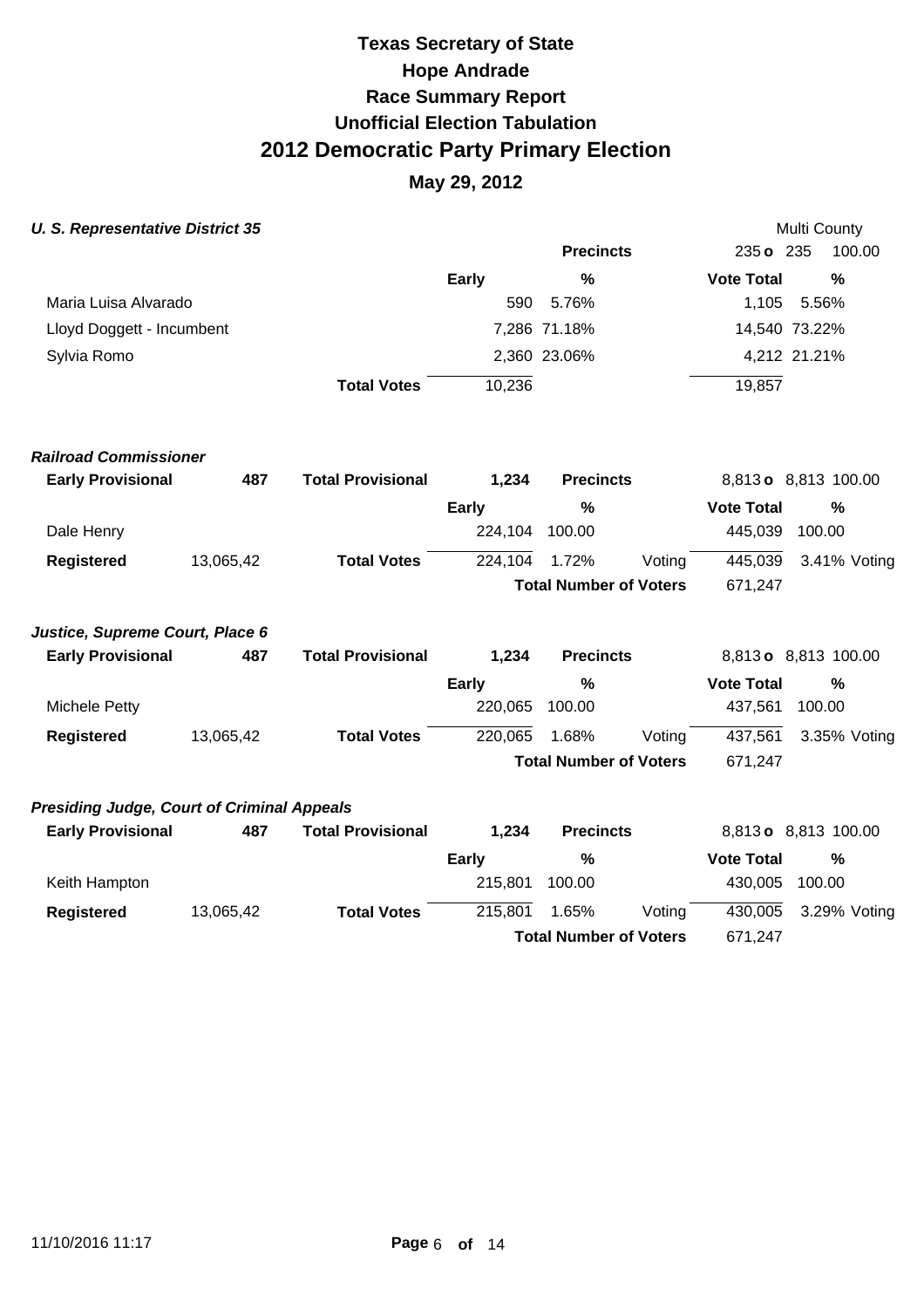### **May 29, 2012**

| <b>Member, State Board of Education, District 1</b> |        |                  |                   | Multi County  |
|-----------------------------------------------------|--------|------------------|-------------------|---------------|
|                                                     |        | <b>Precincts</b> | 557 o 557         | 100.00        |
|                                                     | Early  | %                | <b>Vote Total</b> | %             |
| Martha M. Dominguéz                                 |        | 27,408 54.08%    |                   | 49,370 56.10% |
| Sergio Mora                                         |        | 16,098 31.76%    |                   | 26,430 30.04% |
| Andres Muro                                         |        | 7,176 14.16%     |                   | 12,196 13.86% |
| <b>Total Votes</b>                                  | 50,682 |                  | 87,996            |               |

**Member, State Board of Education, District 2 Multi County Multi County Precincts** 615 **o** 615 100.00 **Early % Vote Total %**  Ruben Cortez, Jr. 15,796 38.28% 24,176 35.21% Larry E. Garza **8,303 20.12%** 13,889 20.23% Celeste Zepeda Sanchez 2003 17,164 41.60% 30,592 44.56% **Total Votes 41,263** 68,657

#### **Member, State Board of Education, District 3 Multi County Multi County**

|                          |                    |        | <b>Precincts</b> | 674 o 674         | 100.00        |
|--------------------------|--------------------|--------|------------------|-------------------|---------------|
|                          |                    | Early  | %                | <b>Vote Total</b> | %             |
| Marisa B. Perez          |                    |        | 21,377 66.56%    |                   | 36,662 65.95% |
| Michael Soto - Incumbent |                    |        | 10,739 33.44%    |                   | 18,932 34.05% |
|                          | <b>Total Votes</b> | 32,116 |                  | 55,594            |               |

#### **Member, State Board of Education, District 6 Single County County County County County**

|                        |                    |       | <b>Precincts</b> | 393 o 393         | 100.00       |
|------------------------|--------------------|-------|------------------|-------------------|--------------|
|                        | Early              |       | %                | <b>Vote Total</b> | %            |
| Traci Jensen           |                    |       | 4,189 55.82%     |                   | 8,493 51.30% |
| Patty Quintana-Nilsson |                    |       | 1,908 25.43%     |                   | 4,938 29.83% |
| David Scott            |                    |       | 1,407 18.75%     |                   | 3,125 18.88% |
|                        | <b>Total Votes</b> | 7,504 |                  | 16,556            |              |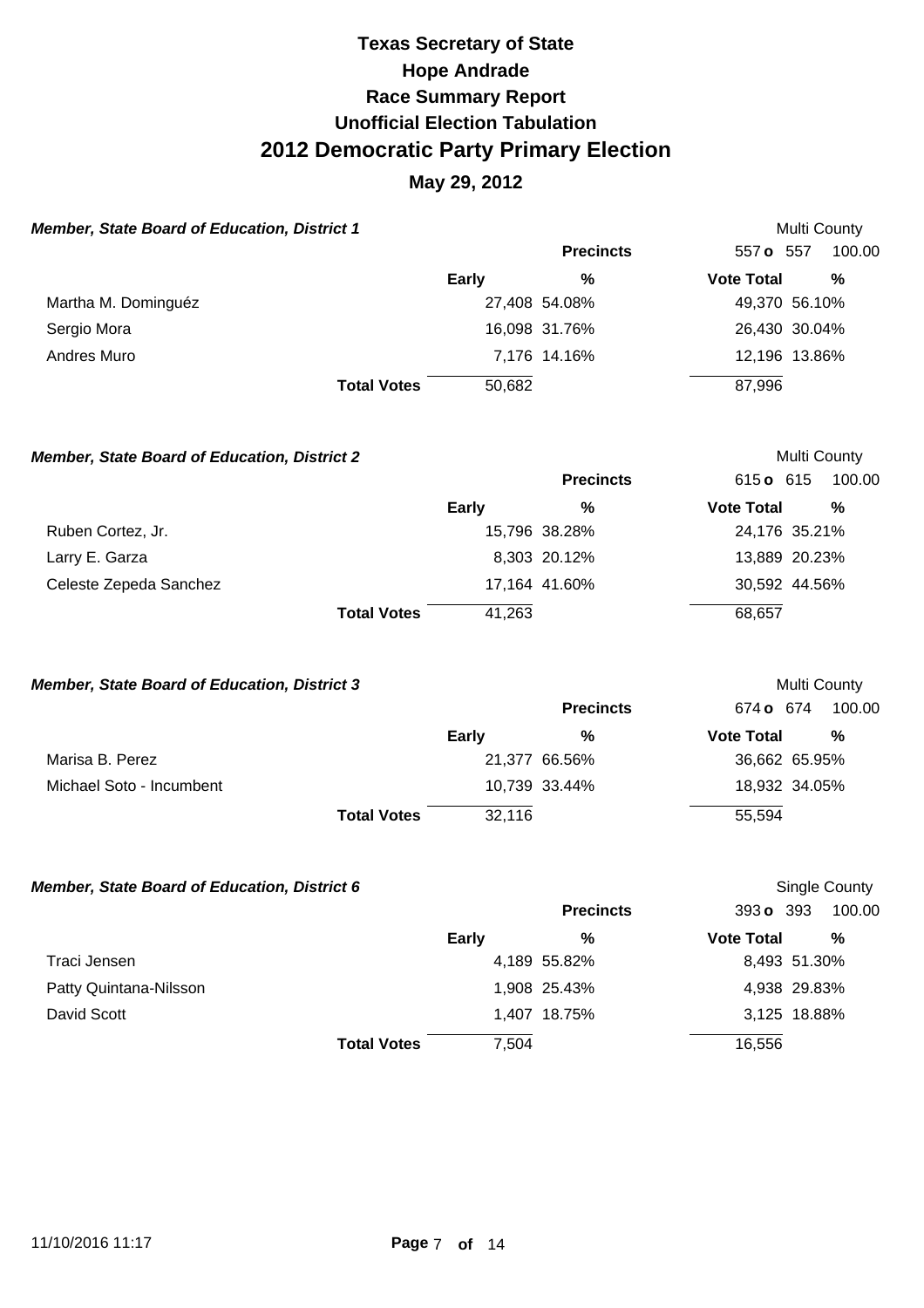| Member, State Board of Education, District 8 |                    |              |                  | Multi County      |               |
|----------------------------------------------|--------------------|--------------|------------------|-------------------|---------------|
|                                              |                    |              | <b>Precincts</b> | 469 o 469         | 100.00        |
|                                              |                    | <b>Early</b> | $\frac{0}{0}$    | <b>Vote Total</b> | $\frac{0}{0}$ |
| <b>Dexter Smith</b>                          |                    |              | 3,573 59.24%     | 8,277 58.30%      |               |
| <b>Rick Soliz</b>                            |                    |              | 2,458 40.76%     | 5,921 41.70%      |               |
|                                              | <b>Total Votes</b> | 6,031        |                  | 14,198            |               |
| <b>State Representative District 35</b>      |                    |              |                  | Multi County      |               |
|                                              |                    |              | <b>Precincts</b> | 67 o 67           | 100.00        |
|                                              |                    | <b>Early</b> | $\%$             | <b>Vote Total</b> | %             |
| Oscar Longoria                               |                    |              | 4,066 56.54%     | 5,629 55.16%      |               |
| <b>Gus Ruiz</b>                              |                    |              | 3,125 43.46%     | 4,576 44.84%      |               |
|                                              | <b>Total Votes</b> | 7,191        |                  | 10,205            |               |
| <b>State Representative District 37</b>      |                    |              |                  |                   | Single County |
|                                              |                    |              | <b>Precincts</b> | 43 o 43           | 100.00        |
|                                              |                    | <b>Early</b> | $\frac{0}{0}$    | <b>Vote Total</b> | $\frac{0}{0}$ |
| Alex Dominguez                               |                    |              | 2,196 38.36%     | 3,511 37.36%      |               |
| Rene Oliveira - Incumbent                    |                    |              | 3,529 61.64%     | 5,888 62.64%      |               |
|                                              | <b>Total Votes</b> | 5,725        |                  | 9,399             |               |
| <b>State Representative District 39</b>      |                    |              |                  |                   | Single County |
|                                              |                    |              | <b>Precincts</b> | 59 o 59           | 100.00        |
|                                              |                    | <b>Early</b> | %                | <b>Vote Total</b> | %             |
| Joseph Campos                                |                    |              | 1,734 16.13%     | 2,220 16.11%      |               |
| Armando "Mando" Martinez -<br>Incumbent      |                    |              | 9,018 83.87%     | 11,559 83.89%     |               |
|                                              | <b>Total Votes</b> | 10,752       |                  | 13,779            |               |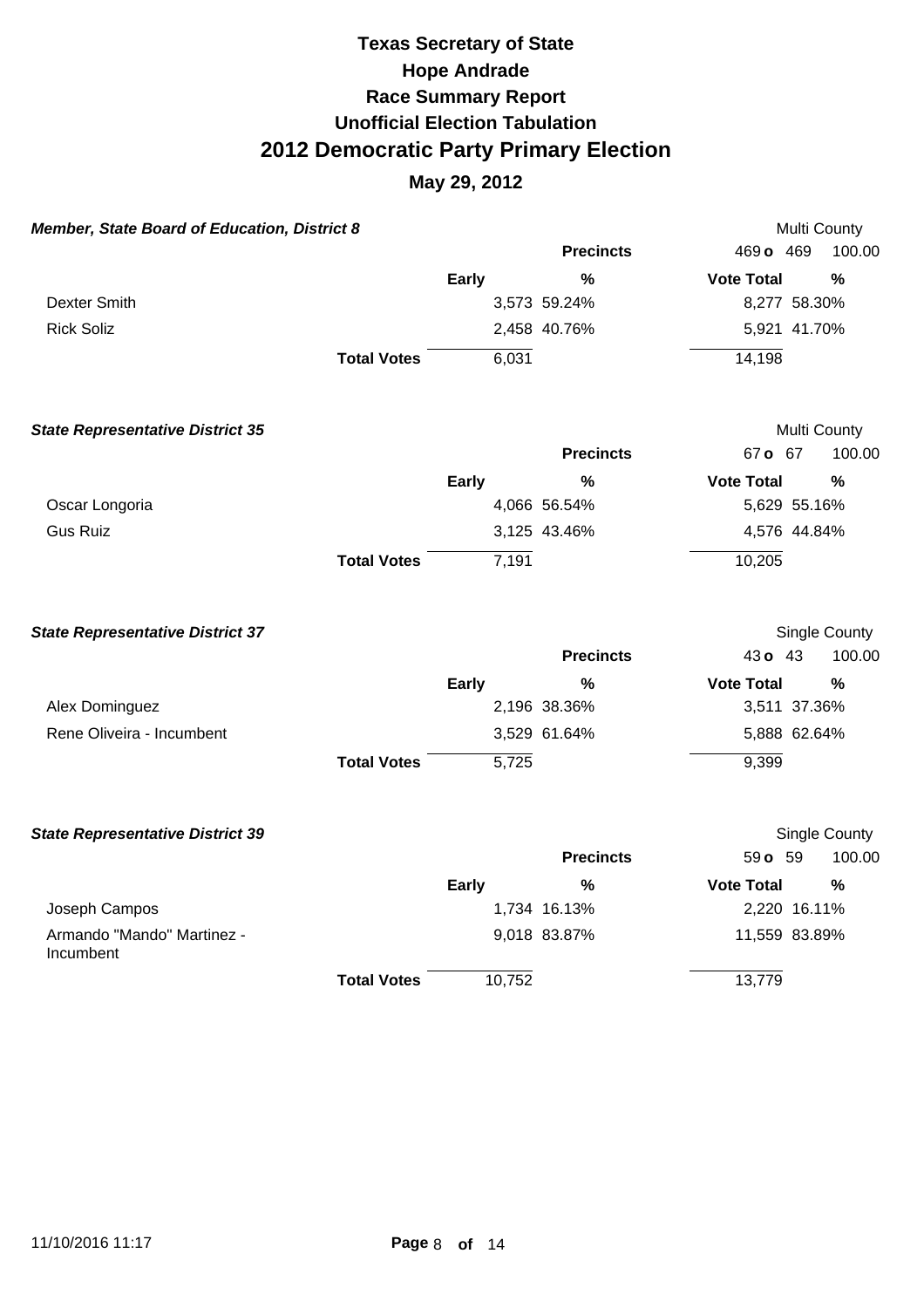## **May 29, 2012**

| <b>State Representative District 40</b> |                    |       |                  |                   | Single County           |
|-----------------------------------------|--------------------|-------|------------------|-------------------|-------------------------|
|                                         |                    |       | <b>Precincts</b> | $39o$ 39          | 100.00                  |
|                                         |                    | Early | %                | <b>Vote Total</b> | %                       |
| Timoteo "TC" Betancourt                 |                    |       | 1,620 19.27%     |                   | 2,089 19.29%            |
| <b>Terry Canales</b>                    |                    |       | 2,685 31.93%     |                   | 3,299 30.46%            |
| Agustin "Gus" Hernandez, Jr.            |                    |       | 2,141 25.46%     |                   | 2,839 26.21%            |
| <b>Robert Pena</b>                      |                    |       | 1,963 23.34%     |                   | 2,605 24.05%            |
|                                         | <b>Total Votes</b> | 8,409 |                  | 10,832            |                         |
| <b>State Representative District 43</b> |                    |       |                  |                   | <b>Multi County</b>     |
|                                         |                    |       | <b>Precincts</b> | 81 <b>o</b> 81    | 100.00                  |
|                                         |                    | Farly | $\frac{0}{2}$    | Vote Total        | $\mathbf{O}/\mathbf{A}$ |

|                                   | <b>Early</b>                | %            | <b>Vote Total</b> | %            |
|-----------------------------------|-----------------------------|--------------|-------------------|--------------|
| <b>Yvonne Gonzalez Toureilles</b> |                             | 3,398 73.45% |                   | 7,579 70.59% |
| Gabriel Zamora                    |                             | 1,228 26.55% |                   | 3,157 29.41% |
|                                   | 4.626<br><b>Total Votes</b> |              | 10,736            |              |

| <b>State Representative District 74</b> |  |
|-----------------------------------------|--|
|-----------------------------------------|--|

|                  |                    |       | <b>Precincts</b> | 104 <b>o</b> 104  | 100.00       |
|------------------|--------------------|-------|------------------|-------------------|--------------|
|                  |                    | Early | %                | <b>Vote Total</b> | %            |
| Robert Garza     |                    |       | 2,487 25.53%     |                   | 4,377 28.29% |
| Poncho Nevárez   |                    |       | 5,574 57.23%     |                   | 8,322 53.78% |
| Efrain V. Valdez |                    |       | 1,679 17.24%     |                   | 2,775 17.93% |
|                  | <b>Total Votes</b> | 9.740 |                  | 15,474            |              |

Multi County

| <b>State Representative District 75</b> |                    |              |                  |                   | Single County |
|-----------------------------------------|--------------------|--------------|------------------|-------------------|---------------|
|                                         |                    |              | <b>Precincts</b> | $27o$ 27          | 100.00        |
|                                         |                    | <b>Early</b> | %                | <b>Vote Total</b> | %             |
| <b>Hector Enriquez</b>                  |                    |              | 1,043 35.54%     |                   | 2,190 36.04%  |
| Mary E Gonzalez                         |                    |              | 1,552 52.88%     |                   | 3,164 52.07%  |
| "Tony" San Roman                        |                    |              | 340 11.58%       |                   | 722 11.88%    |
|                                         | <b>Total Votes</b> | 2,935        |                  | 6.076             |               |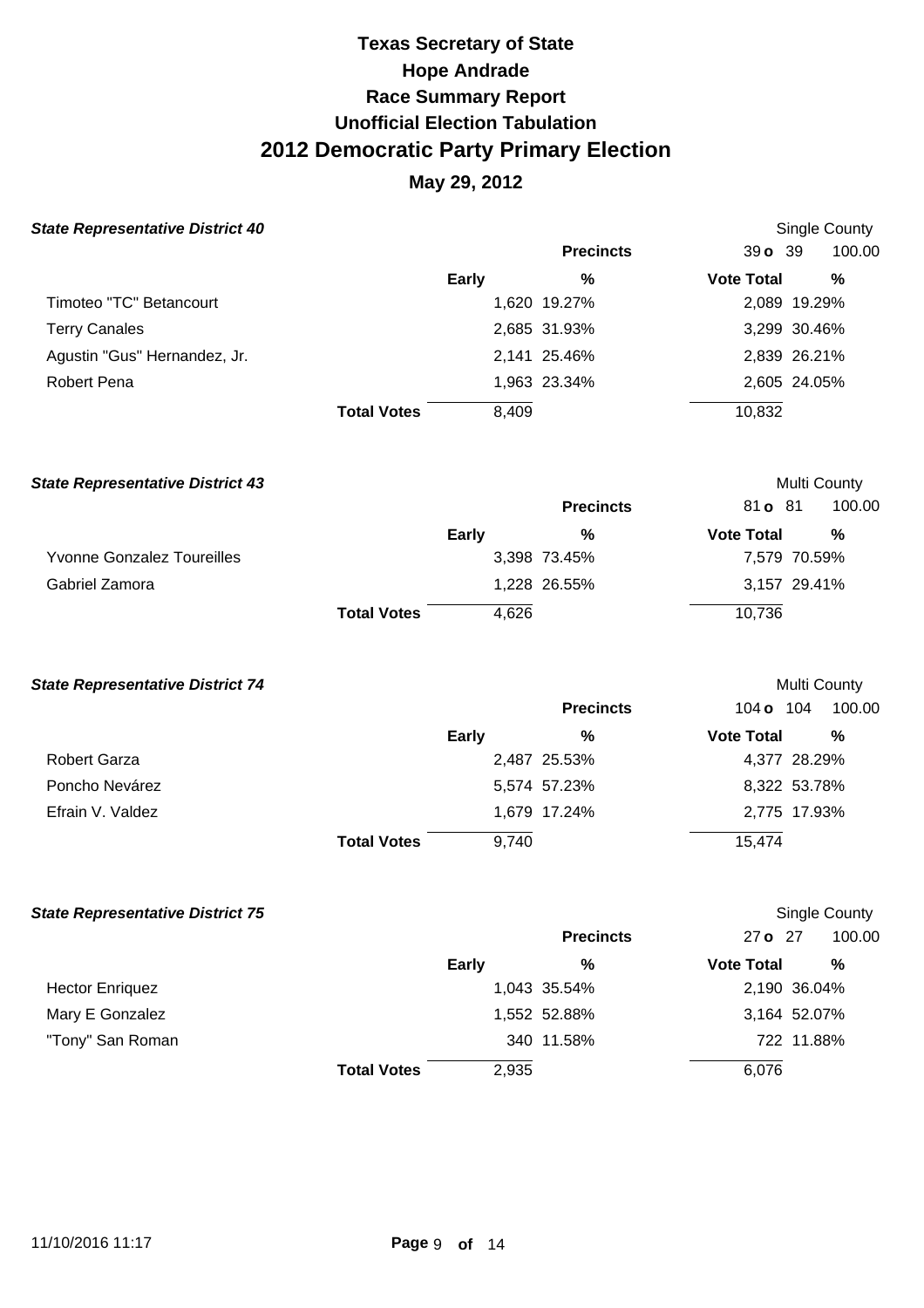| <b>State Representative District 77</b> |                    |              |                  | <b>Single County</b>  |               |
|-----------------------------------------|--------------------|--------------|------------------|-----------------------|---------------|
|                                         |                    |              | <b>Precincts</b> | 43 o 43               | 100.00        |
|                                         |                    | <b>Early</b> | %                | <b>Vote Total</b>     | $\%$          |
| Aaron Barraza                           |                    |              | 2,110 37.60%     | 3,914 37.93%          |               |
| Marisa Marquez - Incumbent              |                    |              | 3,501 62.40%     | 6,405 62.07%          |               |
|                                         | <b>Total Votes</b> | 5,611        |                  | 10,319                |               |
| <b>State Representative District 80</b> |                    |              |                  | Multi County          |               |
|                                         |                    |              | <b>Precincts</b> | 69 o 69               | 100.00        |
|                                         |                    | <b>Early</b> | %                | <b>Vote Total</b>     | %             |
| Jerry Garza                             |                    |              | 4,592 43.35%     | 7,163 40.33%          |               |
| Tracy O. King - Incumbent               |                    |              | 6,000 56.65%     | 10,597 59.67%         |               |
|                                         | <b>Total Votes</b> | 10,592       |                  | 17,760                |               |
| <b>State Representative District 90</b> |                    |              |                  | <b>Single County</b>  |               |
|                                         |                    |              | <b>Precincts</b> | 83o 83                | 100.00        |
|                                         |                    | Early        | $\frac{0}{0}$    | <b>Vote Total</b>     | $\frac{0}{0}$ |
| Lon Burnam - Incumbent                  |                    |              | 1,069 55.07%     | 2,072 51.98%          |               |
| Carlos Vasquez                          |                    |              | 872 44.93%       | 1,914 48.02%          |               |
|                                         | <b>Total Votes</b> | 1,941        |                  | 3,986                 |               |
| <b>State Representative District 95</b> |                    |              |                  | Single County         |               |
|                                         |                    |              | <b>Precincts</b> | 87 o 87               | 100.00        |
|                                         |                    | <b>Early</b> | %                | <b>Vote Total</b>     | %             |
| Nicole Collier                          |                    |              | 1,922 47.89%     | 3,713 48.20%          |               |
| <b>Jesse Gaines</b>                     |                    |              | 1,502 37.43%     | 2,960 38.43%          |               |
|                                         |                    |              |                  |                       |               |
| Dulani "Jamal" Masimini                 | <b>Total Votes</b> | 4,013        | 589 14.68%       | 1,030 13.37%<br>7,703 |               |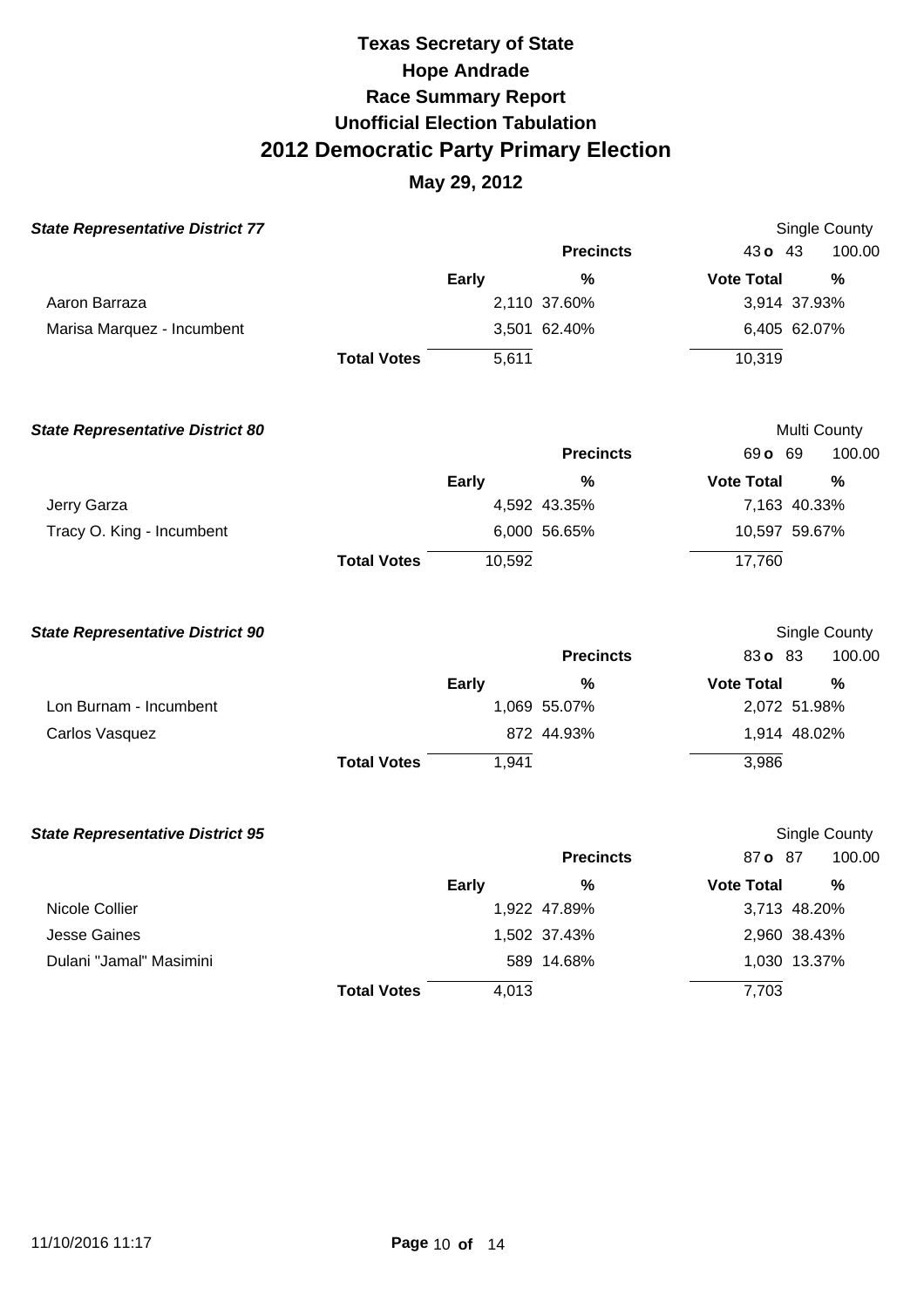| <b>State Representative District 101</b> |                    |              |                  | Single County     |              |  |
|------------------------------------------|--------------------|--------------|------------------|-------------------|--------------|--|
|                                          |                    |              | <b>Precincts</b> | $49o$ 49          | 100.00       |  |
|                                          |                    | <b>Early</b> | %                | <b>Vote Total</b> | %            |  |
| Vickie Barnett                           |                    |              | 191 10.91%       |                   | 461 13.10%   |  |
| Paula Hightower Pierson                  |                    |              | 565 32.29%       |                   | 1,190 33.82% |  |
| <b>Chris Turner</b>                      |                    |              | 994 56.80%       |                   | 1,868 53.08% |  |
|                                          | <b>Total Votes</b> | 1,750        |                  | 3,519             |              |  |

| <b>State Representative District 110</b> |                    |              |                  | Single County     |              |
|------------------------------------------|--------------------|--------------|------------------|-------------------|--------------|
|                                          |                    |              | <b>Precincts</b> | 50 $\sigma$ 50    | 100.00       |
|                                          |                    | <b>Early</b> | %                | <b>Vote Total</b> | %            |
| Cedric Davis                             |                    |              | 649 28.65%       |                   | 1,289 24.38% |
| Toni Rose                                |                    |              | 1,293 57.09%     |                   | 3,316 62.71% |
| Larry Taylor                             |                    |              | 323 14.26%       |                   | 683 12.92%   |
|                                          | <b>Total Votes</b> | 2,265        |                  | 5,288             |              |

| <b>State Representative District 117</b> |                    |              |                  | <b>Single County</b> |              |  |
|------------------------------------------|--------------------|--------------|------------------|----------------------|--------------|--|
|                                          |                    |              | <b>Precincts</b> | 49 <b>o</b> 49       | 100.00       |  |
|                                          |                    | <b>Early</b> | %                | <b>Vote Total</b>    | %            |  |
| <b>Philip Cortez</b>                     |                    |              | 773 35.77%       |                      | 1,343 35.07% |  |
| Ken Mireles                              |                    |              | 701 32.44%       |                      | 1,185 30.94% |  |
| <b>Tina Torres</b>                       |                    |              | 687 31.79%       |                      | 1,302 33.99% |  |
|                                          | <b>Total Votes</b> | 2,161        |                  | 3,830                |              |  |

| <b>State Representative District 125</b> |                    |              |                  |                   | <b>Single County</b> |
|------------------------------------------|--------------------|--------------|------------------|-------------------|----------------------|
|                                          |                    |              | <b>Precincts</b> | 58 <b>o</b> 58    | 100.00               |
|                                          |                    | <b>Early</b> | %                | <b>Vote Total</b> | %                    |
| Delicia Herrera                          |                    |              | 838 31.54%       |                   | 1,532 33.18%         |
| Justin Rodriguez                         |                    |              | 1,819 68.46%     |                   | 3,085 66.82%         |
|                                          | <b>Total Votes</b> | 2,657        |                  | 4,617             |                      |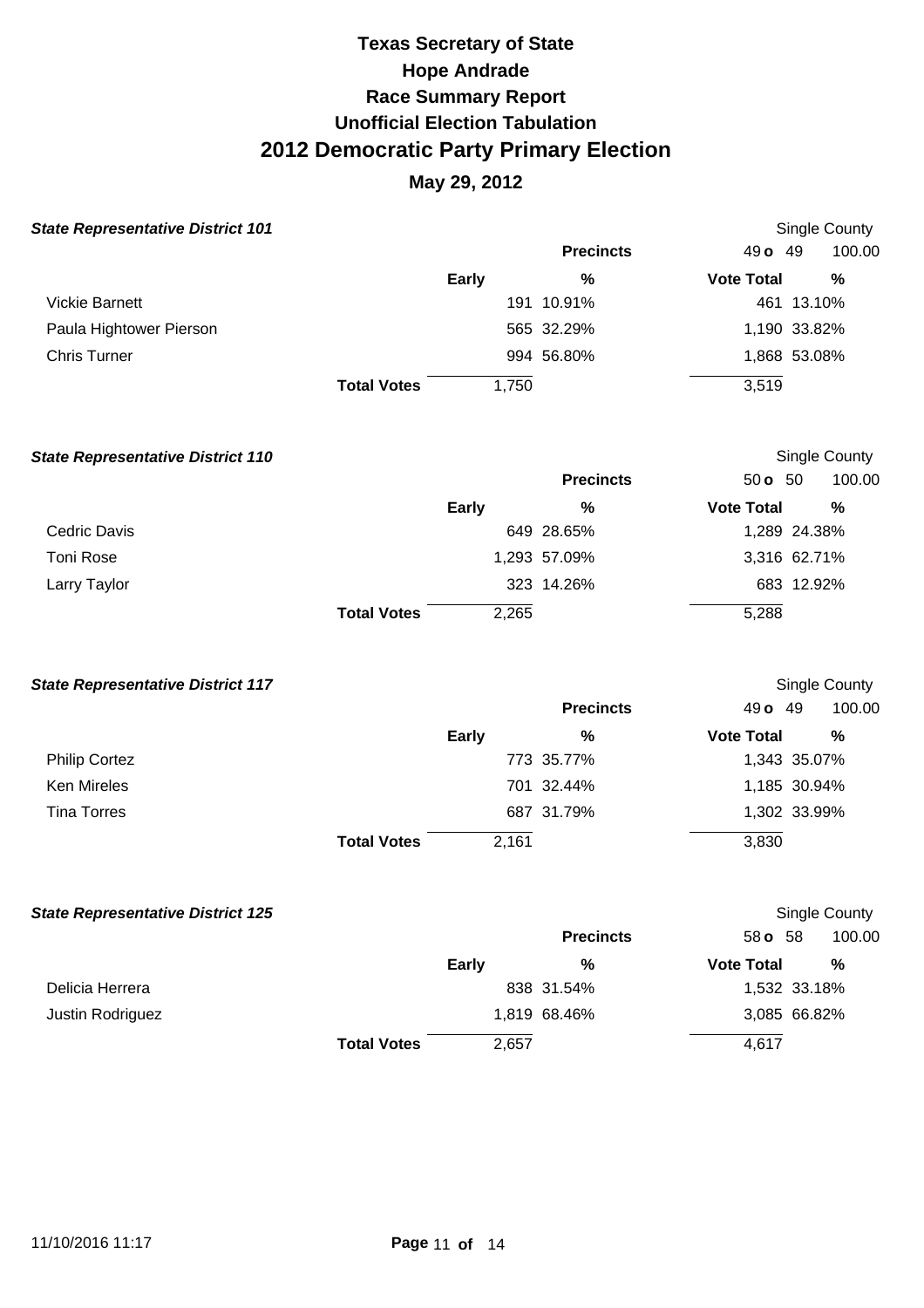|                    |              |                  |                              | Single County |
|--------------------|--------------|------------------|------------------------------|---------------|
|                    |              | <b>Precincts</b> | 40 <b>o</b> 40               | 100.00        |
|                    | <b>Early</b> | %                | <b>Vote Total</b>            | %             |
|                    |              |                  |                              | 2,615 40.66%  |
|                    |              |                  |                              | 3,817 59.34%  |
| <b>Total Votes</b> | 2,761        |                  | 6,432                        |               |
|                    |              |                  | 1,128 40.85%<br>1,633 59.15% |               |

| <b>State Representative District 137</b> |                    |              |                  |                   | Single County |
|------------------------------------------|--------------------|--------------|------------------|-------------------|---------------|
|                                          |                    |              | <b>Precincts</b> | 28 o 28           | 100.00        |
|                                          |                    | <b>Early</b> | %                | <b>Vote Total</b> | $\%$          |
| Joseph Carlos Madden                     |                    |              | 181 20.29%       |                   | 387 21.85%    |
| Jamaal R. Smith                          |                    |              | 226 25.34%       |                   | 425 24.00%    |
| Sarah Winkler                            |                    |              | 9.75%<br>87      |                   | 191 10.78%    |
| Gene Wu                                  |                    |              | 398 44.62%       |                   | 768 43.37%    |
|                                          | <b>Total Votes</b> |              | 892              | 1,771             |               |

| <b>State Representative District 144</b> |                    |              |                  | Single County     |              |  |
|------------------------------------------|--------------------|--------------|------------------|-------------------|--------------|--|
|                                          |                    |              | <b>Precincts</b> | 42 o 42           | 100.00       |  |
|                                          |                    | <b>Early</b> | %                | <b>Vote Total</b> | %            |  |
| Mary Ann Perez                           |                    |              | 469 41.99%       |                   | 1,110 51.92% |  |
| Kevin J. Risner                          |                    |              | 283 25.34%       |                   | 447 20.91%   |  |
| Ornaldo Ybarra                           |                    |              | 365 32.68%       |                   | 581 27.17%   |  |
|                                          | <b>Total Votes</b> | 1,117        |                  | 2,138             |              |  |

| <b>State Representative District 146</b> |                    |              |                  |                   | Single County |
|------------------------------------------|--------------------|--------------|------------------|-------------------|---------------|
|                                          |                    |              | <b>Precincts</b> | $55 \text{ o}$ 55 | 100.00        |
|                                          |                    | <b>Early</b> | %                | <b>Vote Total</b> | %             |
| Al Edwards                               |                    |              | 1,704 42.99%     |                   | 3,238 42.60%  |
| Borris Miles - Incumbent                 |                    |              | 2,260 57.01%     |                   | 4,363 57.40%  |
|                                          | <b>Total Votes</b> | 3,964        |                  | 7,601             |               |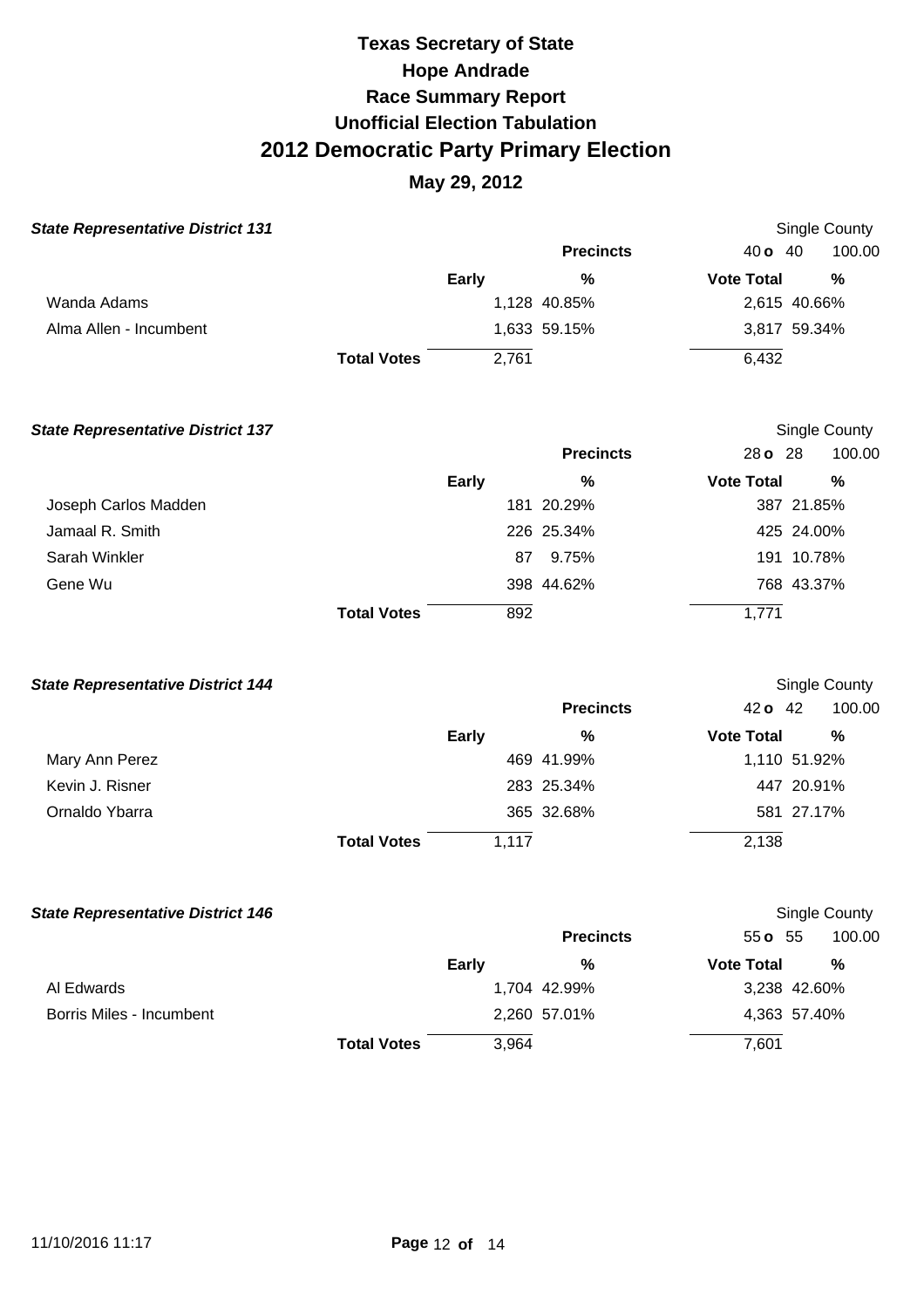| <b>State Representative District 147</b>                      |                    |              |                  |                   | Single County        |
|---------------------------------------------------------------|--------------------|--------------|------------------|-------------------|----------------------|
|                                                               |                    |              | <b>Precincts</b> | 66 <b>o</b> 66    | 100.00               |
|                                                               |                    | <b>Early</b> | %                | <b>Vote Total</b> | %                    |
| Garnet Coleman - Incumbent                                    |                    |              | 3,118 88.66%     | 6,504 87.31%      |                      |
| Ray Hill                                                      |                    |              | 399 11.34%       |                   | 945 12.69%           |
|                                                               | <b>Total Votes</b> | 3,517        |                  | 7,449             |                      |
| Chief Justice, 8th Court of Appeals District - Unexpired Term |                    |              |                  |                   | Multi County         |
|                                                               |                    |              | <b>Precincts</b> | 296 o 296         | 100.00               |
|                                                               |                    | Early        | $\frac{0}{0}$    | <b>Vote Total</b> | %                    |
| Luis C. Labrado                                               |                    |              | 10,752 42.74%    | 20,962 44.51%     |                      |
| Ann Crawford McClure - Incumbent                              |                    |              | 14,405 57.26%    | 26,128 55.49%     |                      |
|                                                               | <b>Total Votes</b> | 25,157       |                  | 47,090            |                      |
| Justice, 4th Court of Appeals District, Place 7               |                    |              |                  |                   | Multi County         |
|                                                               |                    |              | <b>Precincts</b> |                   | 1,103 o 1,103 100.00 |
|                                                               |                    | <b>Early</b> | %                | <b>Vote Total</b> | %                    |
| Rebeca C. Martinez                                            |                    |              | 33,627 61.15%    | 58,260 61.68%     |                      |
| Carmen A. Samaniego                                           |                    |              | 21,364 38.85%    | 36,199 38.32%     |                      |
|                                                               | <b>Total Votes</b> | 54,991       |                  | 94,459            |                      |
| Justice, 8th Court of Appeals District, Place 2               |                    |              |                  |                   | Multi County         |
|                                                               |                    |              | <b>Precincts</b> | 296 o 296         | 100.00               |
|                                                               |                    | <b>Early</b> | %                | <b>Vote Total</b> | $\frac{0}{0}$        |
| Marcos Lizarraga                                              |                    |              | 8,966 32.62%     | 16,193 31.71%     |                      |
| Yvonne Rodriguez                                              |                    |              | 10,464 38.07%    | 20,450 40.04%     |                      |
| Tom Stanton                                                   |                    |              | 8,057 29.31%     | 14,430 28.25%     |                      |
|                                                               | <b>Total Votes</b> | 27,487       |                  | 51,073            |                      |